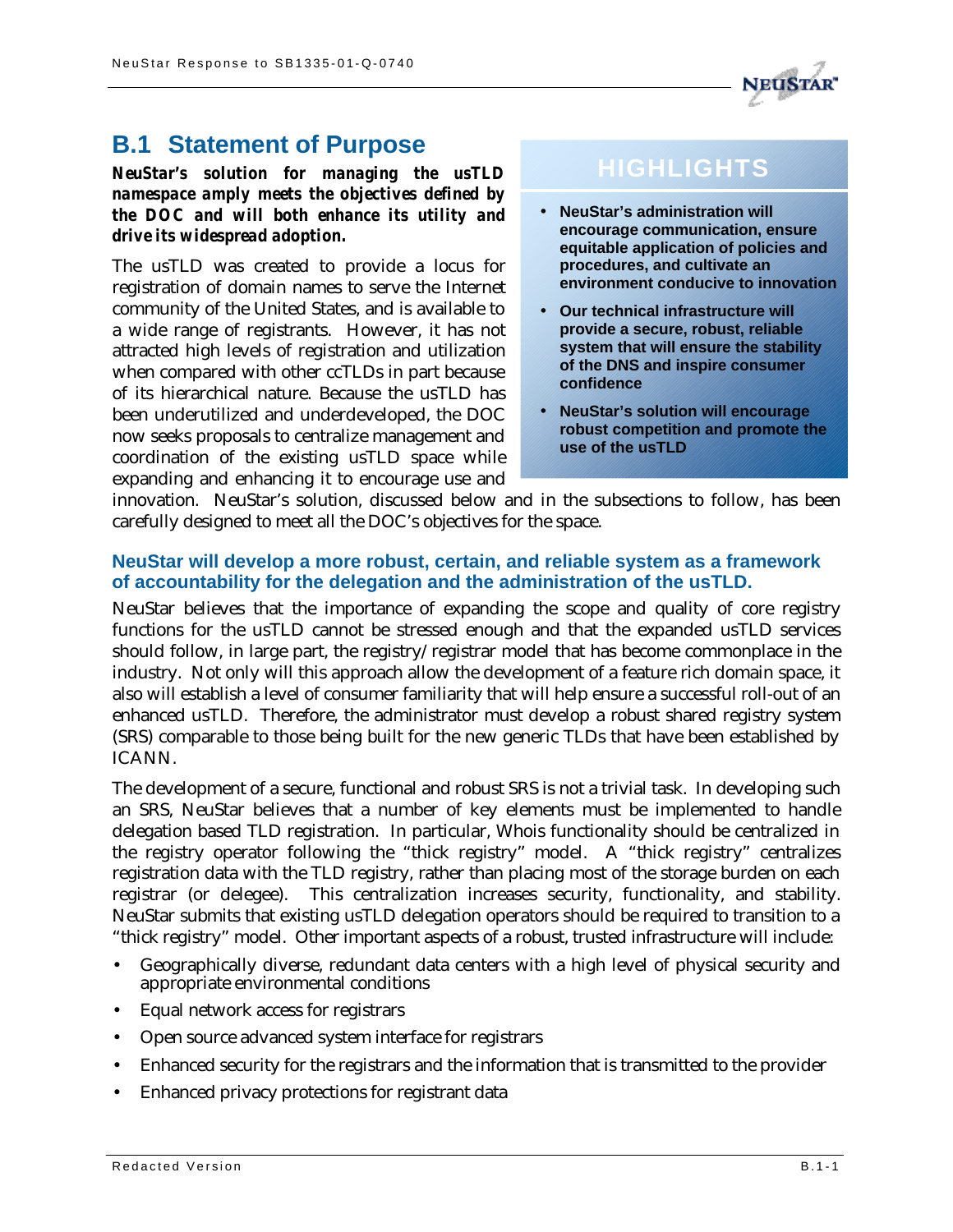

• Enhanced functionality for both delegations and direct registrations

For example, currently the usTLD does not provide a comprehensive Whois service. This has a serious, negative impact on resolving some network operations problems. NeuStar will address this and other issues in the required compliance report on the usTLD space and will implement such a service with enhanced privacy protections.

Please see Proposal Sections B.3, Core Policy Requirements and O, Proposed Technical Plan, for more detailed information.

## **NeuStar will promote increased use of the usTLD by the Internet community of the United States by:**

- Creating a stable, flexible, and balanced environment within the usTLD that is conducive to innovation and will meet the future demands of potential registrants.
- Promoting robust competition within the usTLD, and in particular, registration services that will lead to greater choice, new, and better services for users.

NeuStar's mission is to enhance the operation and utilization of the usTLD by bringing to bear the strengths and innovation of the next generation registry systems currently being deployed in the generic TLD space. As the usTLD Administrator, NeuStar will work with the Internet Community, the DOC, and ICANN to expand significantly the use and value of the current usTLD space by permitting direct registration of non-hierarchical names while centralizing and coordinating the management of the current usTLD delegations. This community-based, expanded approach will allow NeuStar to develop effective policies and procedures to ensure that current uses of the usTLD not only are protected and enhanced but also that this important public resource is managed in a manner designed to serve the public interest. To accomplish this goal, NeuStar proposes to analyze concerns with existing usTLD delegations as contemplated by the RFQ. NeuStar will then develop policies and procedures to ensure maximum utility of the existing delegations and registrations.

The complexity of the usTLD hierarchical namespace may discourage some Internet users from registering a name under the TLD. NeuStar, therefore, supports the expansion of the usTLD to allow direct second-level registrations and potentially new, concept-based hierarchies targeted to specific communities or for specific purposes. Moreover, NeuStar believes that by developing additional services to enhance the utility of the usTLD for its registrants, the usTLD's popularity and utility can be made to rival the existing generic TLDs.

In developing services, NeuStar's approach will be to work collaboratively with registrars and end users. Registrars and domain name registrants be encouraged to provide constant feedback and will have access to discussion lists and feedback forms. This feedback will be compiled and carefully considered in determining the ongoing development of the registry's systems, procedures, and services.

By improving the level of service and degree of coordination of the existing delegated space, NeuStar believes that there will be increased use of that space. For many functions, there is an inherent value in the kind of geographic categorization developed in RFC 1480. Administered properly, the delegated space in the usTLD could become as valuable and highly used as the expanded space is assumed to be.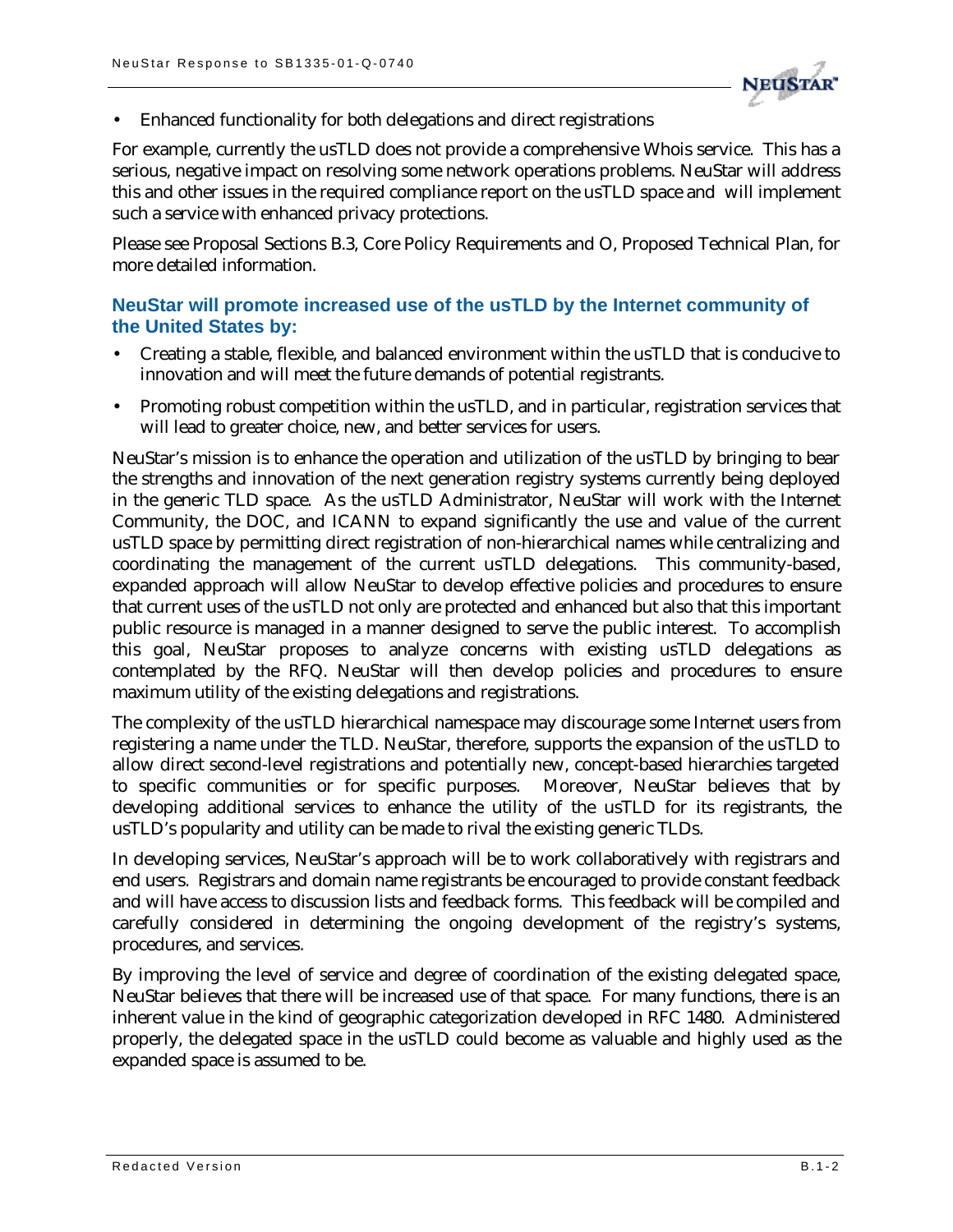

Please see Proposal Section B.4, Locality-Based usTLD Structure Functions; Section D, Enhanced Services; and Section L, Funding for usTLD for more detailed information.

#### **NeuStar will create a centrally administered and efficiently managed structure that ensures registrant/consumer confidence as well as infrastructure stability.**

NeuStar expects to tighten significantly the operation of the delegated usTLD space. It will achieve this as discussed above, by centralizing administration and operation of the usTLD, except where decentralization is required. For all delegees there will be operational and technical standards. The centralized service will be offered for those delegees primarily interested in addressing the "policy" function of the delegation. In addition, the usTLD will follow the "thick registry" model for the enhanced space, whereby primary registrant data are kept with the registry, rather than the registrar. These measures will increase dramatically the usTLD Administrator's ability to ensure that the promise of the usTLD is realized.

Please see Proposal Sections B.2, Core Registry Functions and F, usTLD Centralized Database and Enhanced SRS, for more detailed information.

#### **NeuStar's solution will ensure continued stability of the usTLD and of the domain name system as a whole.**

Citizens, businesses, consumers, and even governments depend on the Internet for communication and commerce. Key to this dependence is the domain name system (DNS). The Internet community simply cannot afford a DNS that shows any type of unreliability. An unstable DNS has disastrous effects. It prevents communication among many thousands of organizations, hinders trade between businesses and customers, and prohibits individuals from communicating with each other or contacting their government. NeuStar is acutely aware of the immense responsibility attached to the administration of such a significant public resource and will undertake all measures required to ensure its success, reliability, and security. NeuStar will utilize existing DNS infrastructure developed for the dot-biz TLD to ensure the enhanced operation and stability of the usTLD. We will do so in several ways:

**By providing a stable and secure zone file distribution network**—NeuStar's usTLD registry will not impact operation of the existing DNS root. Publication and distribution of usTLD zone files will be entirely compatible with existing DNS standards and procedures. Our zone file distribution network will operate in parallel with the existing root server network and will employ accepted, modern, strong, encryption-based procedures. The root servers for the network will be protected by special software and hardware mechanisms. NeuStar's system will be developed and tested to scale seamlessly into the future for TLD name service.

**By preserving the unique global domain name system—**The NeuStar design has been developed on the principle of maintaining consistency and interoperability through existing standards such as RFC 1034, RFC 1123, RFC 1480, and their successors. In addition, NeuStar is committed to working closely with the Internet Engineering Task Force (IETF) and other relevant organizations to ensure the stable evolution of the domain name service technologies. NeuStar is supportive of implementing policy restrictions where necessary to protect important Internet and ICANN policies and, thus, is committed to the administration of the usTLD in a manner that preserves the current system's strengths and acknowledges it as a critical public resource.

**By acting in accordance with sound business practices and operational management—**NeuStar is founded on principles of strong management, a tight user-oriented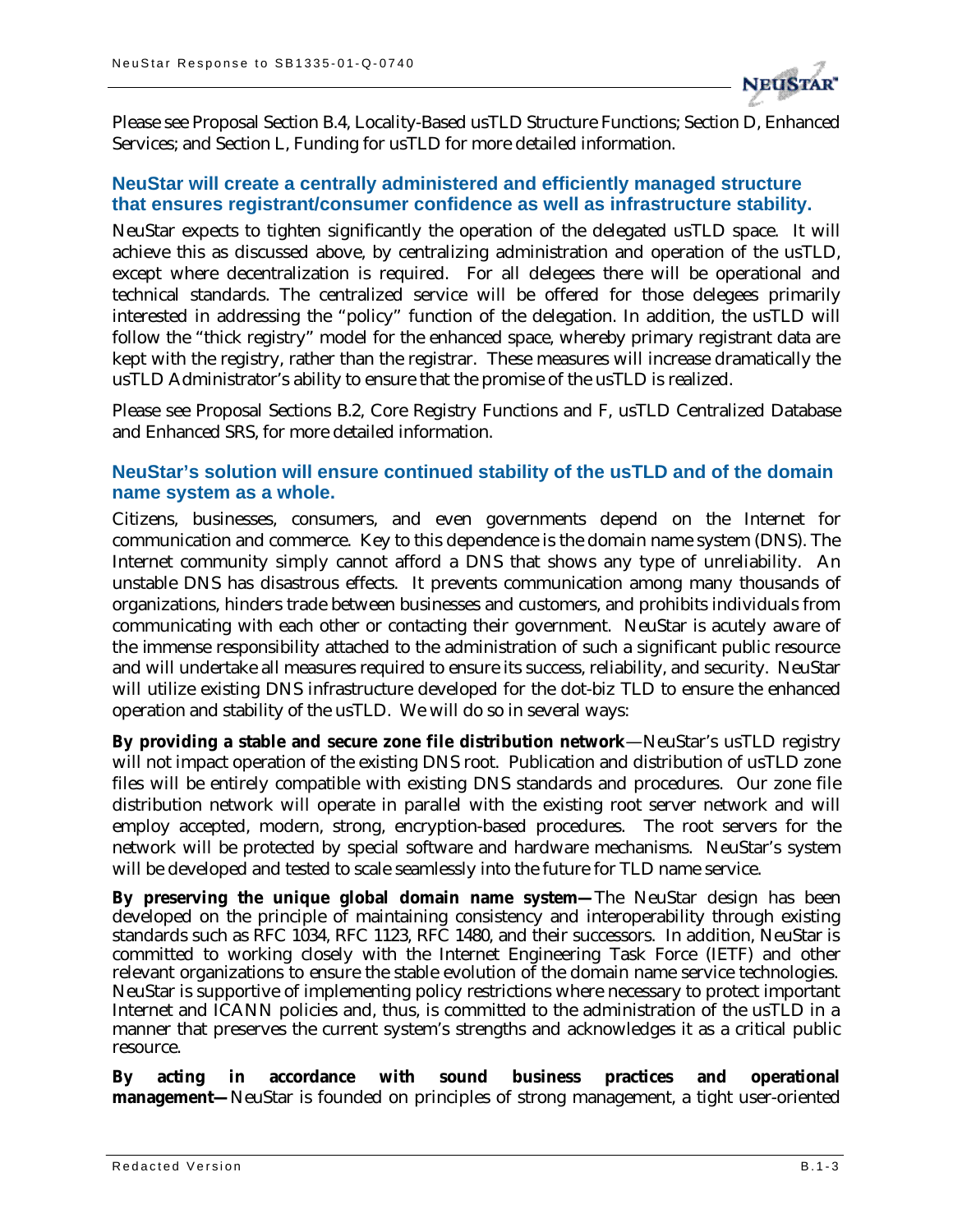

focus, and a clear vision. Market analysis and an understanding of the usTLD community is at all times the driver for NeuStar solutions. The NeuStar executive team brings an abundance of experience in designing, implementing, and maintaining technology-based services especially in an Internet environment.

The NeuStar usTLD registry solution will provide exceptional services. We are acutely conscious that support for domain names extends far beyond the initial registration or delegation for the entire life of the domain name. By providing effective, long term operational solutions, the domain space will thrive ensuring its own stability and encouraging the improvement of service levels within existing domain spaces.

**By providing dedicated and responsive channel management—**The NeuStar usTLD registry will deliver its solutions in the enhanced space via the registrar community. In this context, NeuStar understands the importance of providing an absolutely neutral third party registry service to facilitate the advancement of effective relationships in an extremely competitive environment. In this way, customer needs will drive the registry.

**By developing an enhanced, community-based mechanism for maintaining and developing the existing usTLD space**—The existing usTLD space has suffered from a lack of coordination and technical innovation since its inception. NeuStar will develop a strong community-based mechanism for managing existing delegations. Steps to improve the space will include analysis of delegee compliance with usTLD policies, quality of service improvement, establishment of a comprehensive centralized Whois service, development of minimum technical standards, and provision of outsourced technical services for delegees. These and other measures will ensure the continued viability and improvement of existing usTLD services.

Please see Proposal Section A, usTLD Organiztion; Section B.2, Core Registry Functions; Section B.3, Core Policy Requirements; Section F, usTLD Centralized Database and Enhanced SRS; and Section O, Proposed Technical Plan for more detailed information.

## **NeuStar's management of the usTLD will be consistent with the Internet Corporation for Assigned Names and Number's (ICANN) technical management of the DNS.**

Since the DOC, through the National Telecommunications and Information Administration (NTIA), issued the statement of policy on the management of Internet names and addresses, the Internet community has expended significant effort in the development of policies and mechanisms for the governance of the Internet DNS, as well as enhancement of existing TLDs and the introduction of new TLDs. These efforts have resulted in development of a workable shared registry model that encourages competition and Internet stability, as well as protects the rights of individual Internet users. NeuStar has, where appropriate, modeled its solutions to be entirely consistent with ICANN policies and DNS management principles.

Please see Proposal Sections F, usTLD Centralized Database and Enhanced SRS, and O, Proposed Technical Plan, for more detailed information.

#### **NeuStar will allow for the adequate protection of intellectual property in the usTLD.**

NeuStar recognizes and supports the need for appropriate protection of intellectual property. NeuStar will implement a "sunrise" trademark program patterned after the "daybreak" proposal of the ICANN Intellectual Property Constituency. This program will allow registered US trademark holders and applicants a priority opportunity to register their marks within the